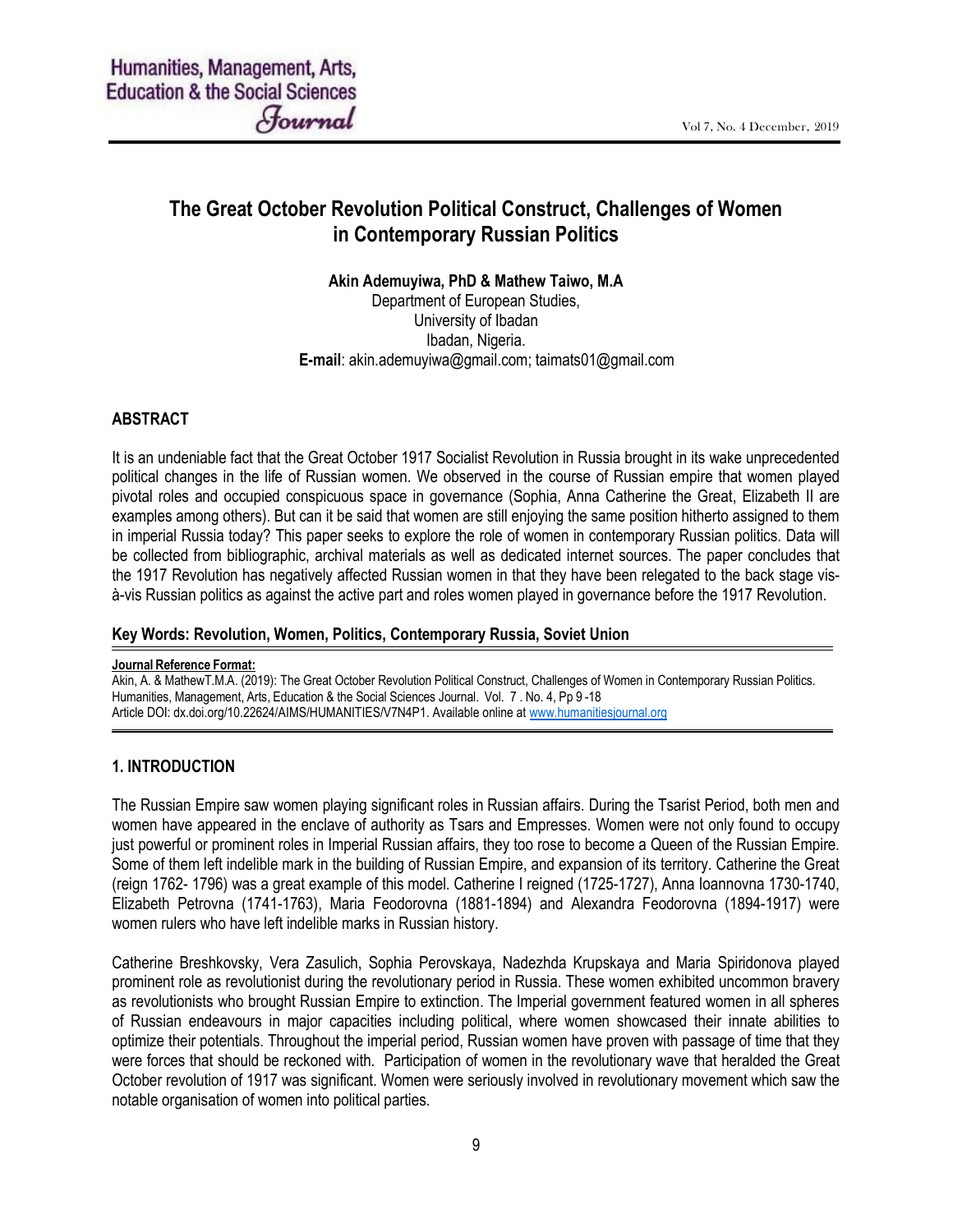Elena Stasova, Krupskaya, Iakovleva and Samoilova were elected among the leadership of the party Central Committee that led the Bolshevik in the Great October revolution (Frederiksen, 2017, par. 32). The spate of the 1917 Great October Socialist revolution spurred myriad of women-centered challenges that overturned their political ego to nominal representations. In the Soviet period, women were portrayed as weak force in terms of political strength, whereas women have evidently proven otherwise by their demonstration of high competence in different areas of endeavour. Sofia Kovalevskaya was famous for her record as the first European woman who bagged doctorate in mathematics and the first female to earn professorship in the same field. Anna Akhamatova was highly notable in the field of literature as she made the record of one of the greatest Russian poet and literature grants. Valentina Tereshkova made the first world record as a first woman to travel into the space, and neither was the activities of women lacking in political spheres. Despite the high level of literacy among Russian women during the period, they were restraint from attaining powerful positions in decision- making bodies (Usha, 2005, p.141).

The objective of the constitutional laws that were put in place by Soviet governments to protect women's rights was far from guaranteeing the enforcement of gender equality policy in terms of women's representation in political scene. The Soviet Union paradoxically conserves a male-dominated culture which disempowered women from attaining political leadership positions (Usha, 2005, p.141). There is a chasm between the pragmatic condition of women political representations in positions of power and officially entrenched gender equality-based policies that are intended to abate gender discrimination. Since 1990, the post-modernism tendency of feminism in promoting gender parity have been criticised for negating the patriarchate; the Russian traditional lifestyle that stereotypes women as domestic tools suitable for home care and paid job (Gender equality and culture (Fedorova, p.3). Women stereotype was strongly supported by Russian leadership in the post-Soviet times especially with government shift from the 1990s gender sensitive policies (Zakirova, 2014, p.203) which in turn seemed to legitimise female-centered disparity challenges.

 In the furtherance, the socio-political structure that saw Russian transition from socialism to democracy was hostile to women's need to have greater representation in politics and equally the revival of the Church's role further strengthened the patriarchal and the traditional factors in Russian society. The transition of Russian from socialism to democracy, accompanied by political liberalism turned out for many Russian women to lose their accomplishments during the Soviet era, including their quotas for political representations as they were challenged with increasing gender chauvinism. The revalidation of the conservative idea of "Motherhood" as primary obligation of women and the patriarchal attitude also diverted women's attention from politics. So, the political positioning of women under the democratic Russian setting appears even worse than it was during the Soviet days. However, the political freedom allows women to join global feminist networks and participate in International conferences on women's issues.

# 2. WOMEN IN THE SOVIET POLITICS

After revolution of 1917 the new Soviet regime began to respond to protests of women in the wake of revolution to demand gender classless society by abolishing all laws that repress women freedom. The 1917 revolution February which clashed with International Women's Day was used by women factory workers to fight for women's equality having reached the limit of tolerance of women chauvinism (Frederiksen, 2017, par. 55). A struggle to build a society free of oppression and inequality followed the victory of the Bolshevik that started the new soviet regime. In spite of the powerful political positions that women occupied during the pre-revolutionary Russia, the role of women during the Soviet period was significantly restricted. The aim of the socialism which was informed by Marxism-Leninism ideology was to abolish all class structures which were to obliterate all forms of inequality. So, Soviet was committed to the course of women emancipation on social, political and economic issues. All Soviet government throughout the Soviet regime, from Lenin to Gorbachev tried to create opportunities through constitutional legislations for increase women empowerment.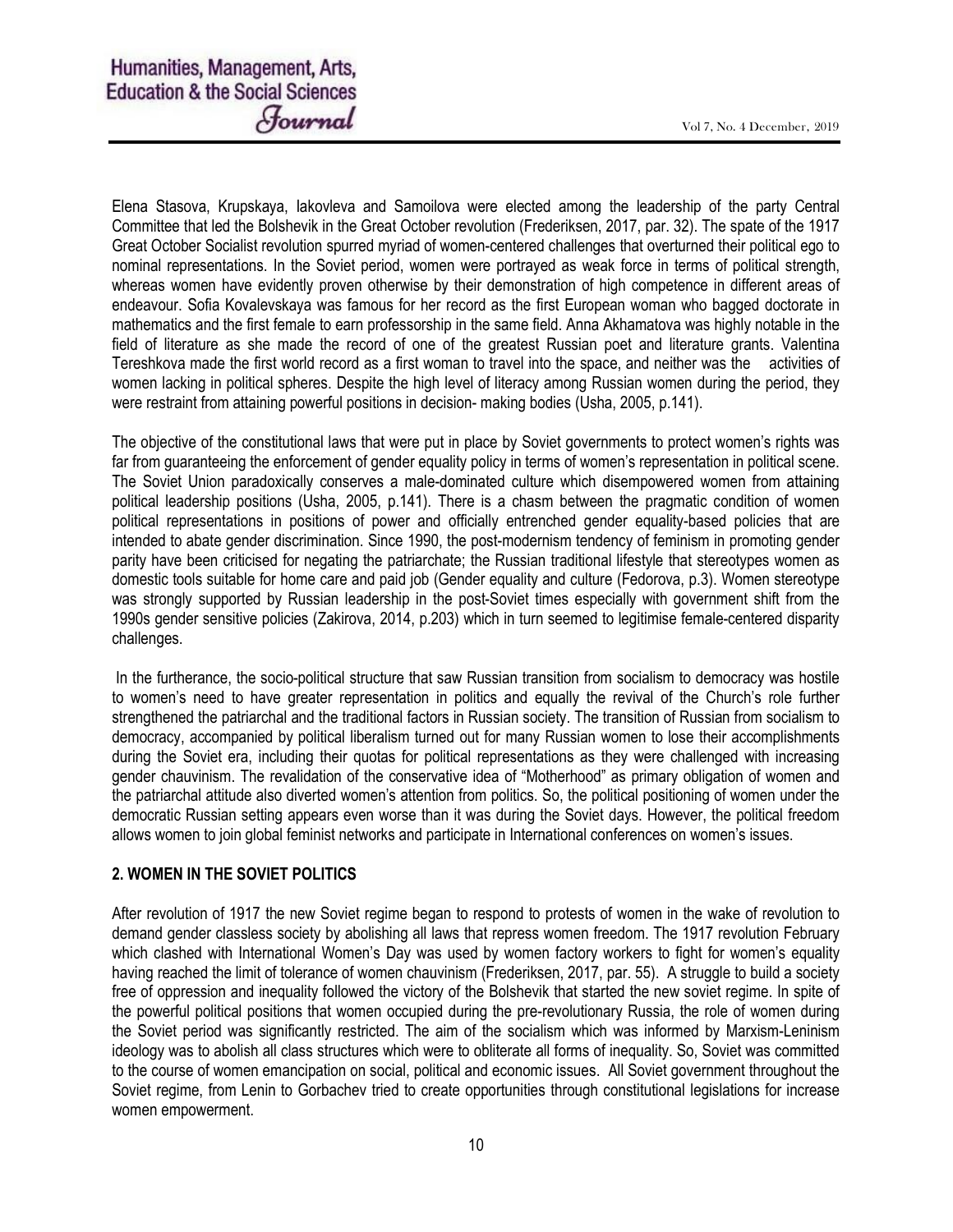Yet, Russian society was male dominated in the socialist context throughout the soviet period. Lenin's watchword after revolution was equality of all gender. So, his reform was tailored towards protection of women's equality in all areas of life through all-inclusive legal protections. In the fifth All-Russian Congress of July 1918, the earliest period of the Soviet, women's new political rights was endorsed through Article 22 to guarantee equality of all Soviet Republic citizens regardless of sexual category (Usher, 2005, p.146). In spite of the efforts of the first Soviet to advance women's political participation during the Lenin's leadership, no women was able to make it to the politburo but were confined more to the local and regional levels throughout the regime. Only three women were members of the Central Committee in 1917 out of thirty-one members (Usher, 2005, p.148).

The Stalin constitution of 1936 (Act 122) accorded to the women all rights on an equal footing with men in all spheres including political (Tay, 1972, p.668). Notwithstanding, his policy from 1924 to 1953 was opposed to the classless society intended by the Soviet but rather created a hierarchical society that was dominated by a few privileged elite around the government (Usher, 2005, p.149). His government had no interest in women's equality with men, and so adopted the policy that restored male dominated society. For his priority in industrialization and collectivisation of land, Stalin abolished the meeting of the women delegates which was initiated by Lenin to increase women's opportunities in political spheres, all political organisations and parties. The regime promoted a gender role model by recognising and awarding women that combined the roles of mother, housewife and worker as a "super woman" (Usher, 2005, p.148). This tactics diverted women's focus from politics to labour market, thus amounting at the Russian women constituting the highest rate of workforce in the world at the time (Usher, 2005, p.149). In spite of Stalin's indifference to equality based society, there was a steady increase in women's political activities which eventually earned them up to 25.8 percent, a high rate of representation of women in the Deputies of the Supreme Soviet of the Soviet Union (Usher, 2005, p.149). Notwithstanding, women were restrained from attaining top political positions.

In 1956, Krushchev wanted to bridge the gap between women party membership of 19.5 percent and their lower representation in Central Committee in the ratio of 4.1 percent. So, the regime revived women's council to increase political consciousness among women. In spite of this measure, the ratio of percentage of women party membership and their representation in the Central Committee fell to 19.5 and 3.3 percent respectively. The Breshnev regime in 1970-1980 saw the rise of women's share in the Deputies of the Supreme Soviet varying from 25 – 33 percent. However, top political positions remained impenetrable to women. The government featured only one woman in the Central Committee, no woman in the Politburo and political activism was limited mainly to the primary party level (Usher, 2005, pp.150-151).

 In Soviet era, there was a widespread acceptance of supposedly natural sex differences, followed by perceiving of a secondary position for women in all spheres as a natural (Kapoor, 2006, p.60). According to Kapoor, "gender was always a key organizing principle in the Soviet system, wherein masculinity was embodied within the State as the main provider", while women were expected to fulfill both roles as a worker and a mother (Kapoor, 2006, p.60). Involvement of women up to the stage of Supreme Soviet allowed for significant participation of female in the legislation during the soviet period. Towards the dissolution of the Soviet Union, it was observed that there was a decline in women's political involvement. The 33 percent of the 1984 Supreme Soviet, the quota of women dropped to 70 percent in the 1989 congress of People's Deputies. Also, despite 33 percent quota for women in the Supreme Soviet, there was a remarkable lack of women leaders at the higher echelons of the system (Kapoor, 2006, p.61). Semanova points to the fact that only two women were appointed as ministers between 1923 and 1991, with their total presence in Central Committee politburo at a mere 3 percent during the entire Soviet period (Kapoor, 2006, p.61).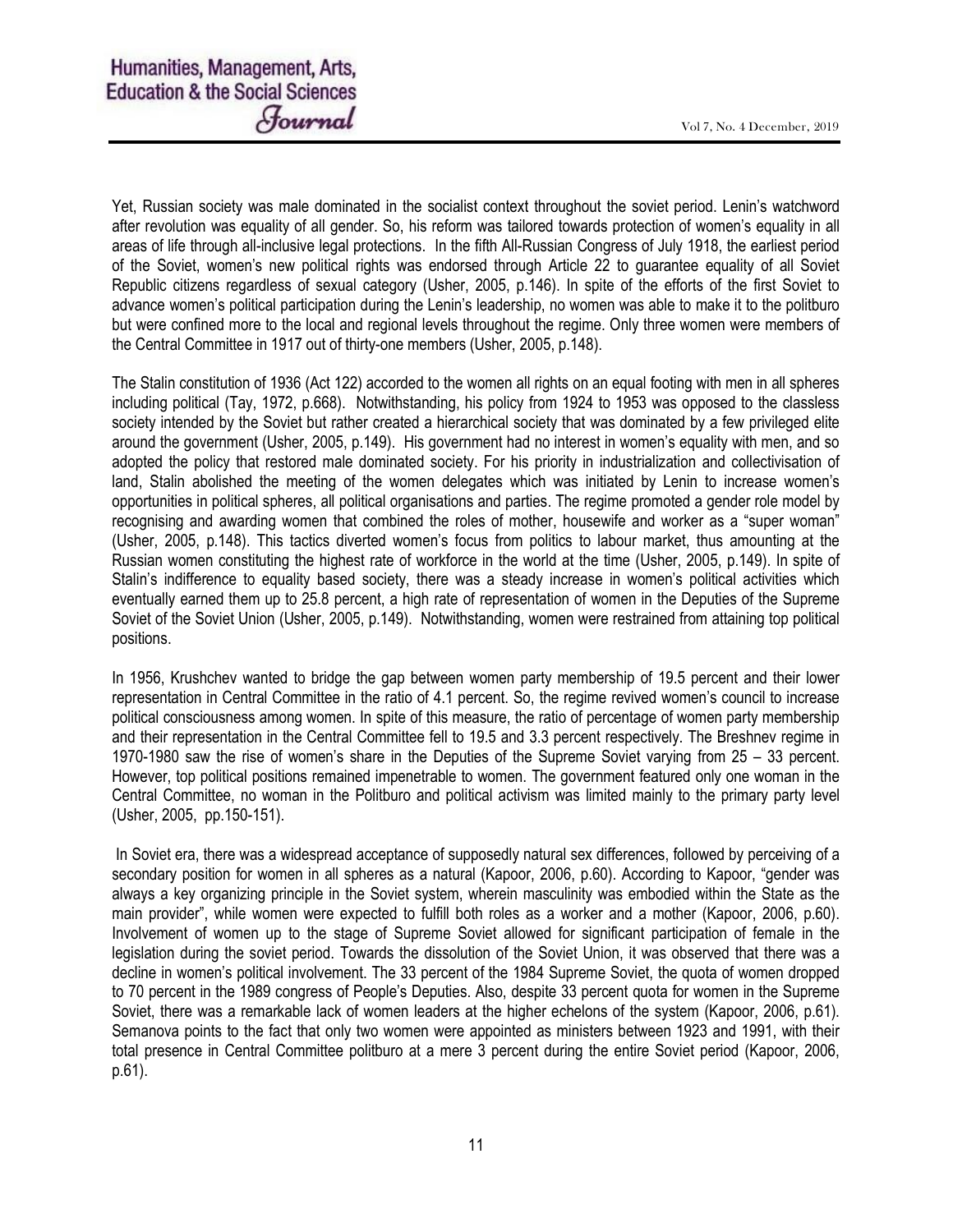The Central Statistical Office of the Soviet Ministry of the USSR of 1969 reported that the level of representation of women into the Supreme Soviet of the USSR in 1966 was 28 percent of the total number of deputies (Tay, 1972, p.682). Elected women in the Supreme Soviet of the Union and Autonomous Republic in 1967 constituted 34 percent of the total elected members at the territorial, regional and local level of workers' deputies, and women constituted 42.8 percent of the total representation (Tay, 1972, p.683). The calibers of these women among who are judges, doctors, engineers, scholars, and teachers are testimonial of the equal social status they maintained with men. In 1968, 32 percent of the Judges of the Soviet People's Court was made up of women, 35 percent advocates and women bailiffs are notably higher than men as they accounted for 56 percent (Tay, 1972, p.683).

In some other government department and organs of justice, women acting in the head capacities were higher than men in number. In academic area, in 1967, 20 percent of all Associate Professors were women (Tay, 1972, p. 683). The Stalin's constitution of 1936 which was still in use till this period more theoretically recognised the equality of women's right with men. The need to increase women's inclusion in labour force was considered, and so access to education and career, and legal guarantees of equality were given to them. However, the number of women in leadership areas mentioned above was not represented in political hierarchy because of restriction.

As Gorbachev's Glasnot and Perestroika policy of 1980s paved way for women's organisation to promote and defend their interests and campaigns against repression of women; such in the form of gender inequality, job discrimination, exclusion of women from decision-making level, and the over-labouring of women in domestic and official job was increased. Women were also able to organise under political organisation, civil society groups and non-governmental organizations. For a couple of reasons which include lengthened political opportunities and responsibilities, and the acknowledgment of the increasingly restriction women in Soviet society, Soviet Women Committee strived to develop a national plan. The women organisation was given seventy five in Gorbachev's Congress of People's Deputies and became major decision taker on women affairs.

One third of the seats in the congress of People's Deputies were held in reserve for both the communist party and official organisations. In 1990, Soviet Women Committee was separated from the state and formally transformed to voluntary union of Women's council and non-governmental organisations and was renamed Union of Women of Russia (Racioppi & See, 1995, p.831). Paradoxically, his government practically revived the conservative principle of women's family roles and sought to bring them back to the state of motherhood (Usha, 2005, p.152). The decline of women representation continued to the post-Soviet period because the quota system was not introduced in Duma (Kapoor, 2006, p.61).

# 3. WOMEN IN RUSSIAN DEMOCRATIC POLITICS

The emergence of Russian State came with the transformation that altered the Russian women pre-democratic political pedigree; as national and class inequality became resuscitated. Though the Russian constitution of 1993 supported gender equality, the neo-traditional gender political discourses paradoxically put women at disadvantages. The post-Soviet market has objectified women as "trophies and servants to men" as there was revisionism of the notion of feminism; while the notion of feminism was perceived as a negative idea, women are reckoned as domestic-bound. In effect, the liberalisation of Russia during Putin's regime fostered a patriarchal and neo-traditional concept of gender relations which tends to prioritise men's public status over women. Putin's apathy for feminism returned women to the old patriarchal order which simply limit their tasks to motherhood and family care (Hardwick, 2014, p.10). Vladimir Putin assured the patriarchal position and consolidated the pre-existing paternalistic structures of Russian society. His personified pastoral leadership, presumably characterised by patriarchal concerns, unconditional love, and fatherly care, has become part of the governing tactics he deploys to harmonize his constitutional sovereign power (Hardwick, 2014, p.6).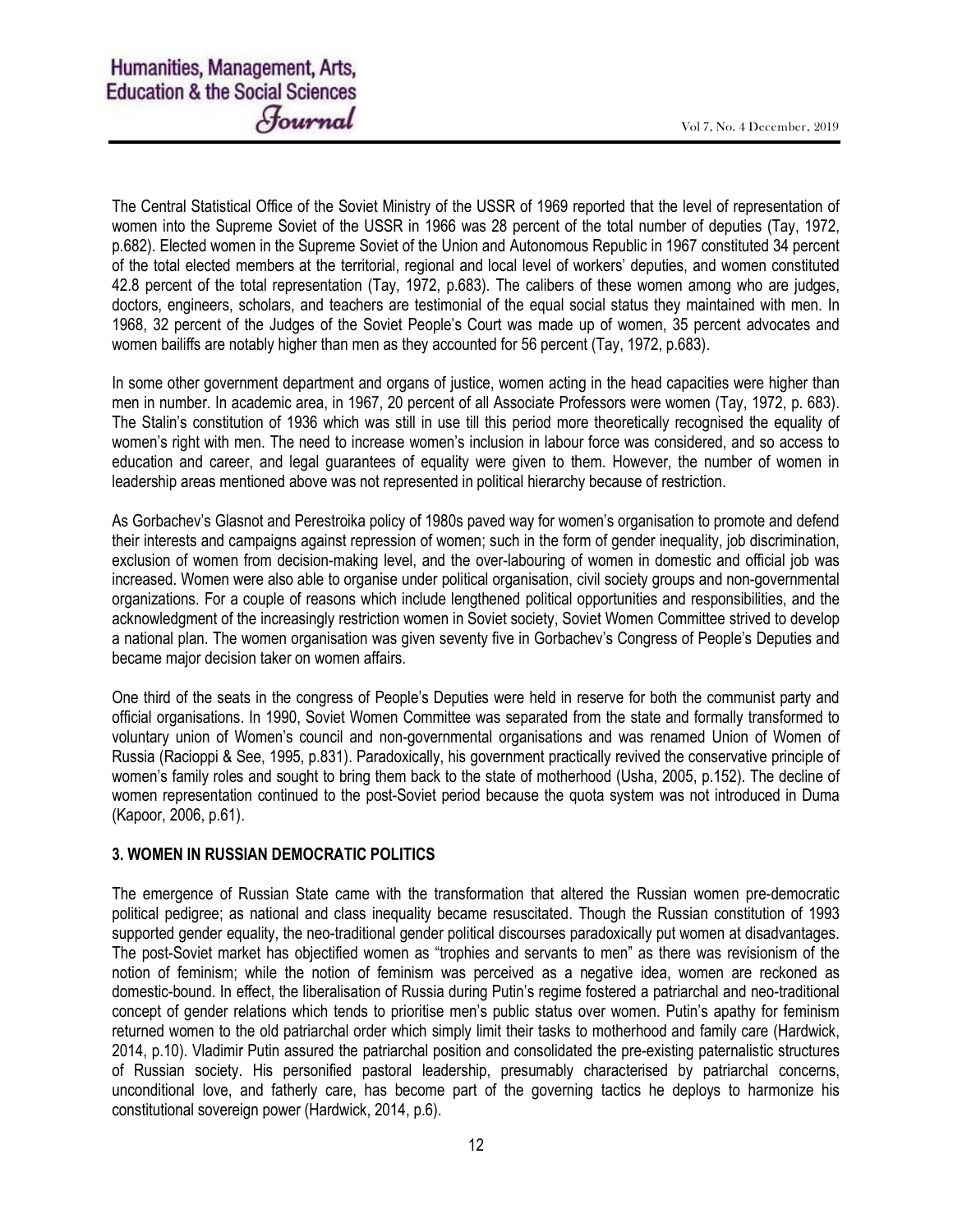Impression from his rhetoric in this respect appears not as an enforcement of a new custom but rather as a conviction which is entrenched in Russian people as a corrective to the abnormalities of gender equality tradition pervading Russian social life. Putin's disposition has strengthened the position of men who thus begin to see themselves as being naturally imbued with paternalistic responsibilities to be pious fathers and husbands to their families (Hardwick, 2014: p.6). The Russian President has substantiated the gender difference principle with the institutionalisation of a new national holiday to celebrate the "Day of Family, Love and Fidelity" to be observed in June 8 (Hardwick, 2014, p.6). Putin's initiative depicted that men have uncompetitive responsibility as women protector, whereas, the elevated positions of men in elite and professional hierarchy have institutionalised women marginalization. Women's positions have been degraded to child bearing, domestic tools or even what we preferably describe here, as "legal sexual object". This insinuation is bolstered by prenatalism; policies under Putin's regime to promote child bearing among women (Hardwick, 2014, p.7). The new Russia State stepped up in its efforts in reducing female competition with male by objectifying woman for procreation and using legislation measures against child birth controls among women either in the way of contraceptive on deliberate abortion (Hardwick, 2014, p.7).

 Religion influence also impacts the women decline in political sphere. Russia imperial attitude which has reemerged under its democratic system has shown that it is almost impossible for them to separate politics from religion; as Russian orthodoxy has seemingly become contiguous with its political and social interactions. Institutionalized gender predisposition in Putin's Russian is not excluded from the influence of Russian orthodox Christian nationalism which strongly opposes feminism philosophy (Hardwick, 2014, p.7). The orthodox Christianity is experiencing a revival in Russian State especially among the younger age group and the well educated people. Many Orthodox Christians are seeing the Soviet and Western idea of equality as being antagonistic to Orthodox Christian values and destructive to Russian (Kizenko, 2013,p.595). Women focuses are redirected to orthodoxy where they are taught on how to live and make spiritual exploration, and to conserve Russian religious tradition. Aside the priests, women constitute the largest number of church attendants in Russian State; they are more engaged in writing and editing religious publication and feature prominently in media coverage in the post-Soviet era (Kizenko, 2013, p.616). Additionally, Russian orthodoxy promotes values, practices and social policies that put women in a subordinate position (Kizenko, 2013, p.595).

The roles of women in politics and business have been discredited by public discourse which emphasizes the traditional principle of gendered power network to restrict women to domestic sphere (Hardwick, 2014, p.8). Some courageous women, who are not complacent about women constriction to home, have chosen to play clandestine roles to avoid public stigmatization. Women's inclination for entrepreneurship to make direct impact on Russian general aspect has been framed by the notion of social appropriation. Women behaviour is construed abnormal when they contest or compete in domains that are male-designated (Hardwick, 2014, p.8).

Andrew Mazzarino's research showed that opportunities for woman outright impact on Russian welfare policies, the media and other entrepreneur sphere are significantly scanty (Hardwick, 2014, p.8). Women professional are put on watch-list of the Justice Ministry with the promulgation of 2006 non-Governmental Organisation law intended to monitor organizations that are anti-Putin (Hardwick, 2014, p.65). Women are challenged with series of civil compliances which include restriction of activity of women rights movement, such as the curbing or curtailing of women protest, media independence and obligation to account for foreign fund to Russian authorities (Hardwick, 2014, p.66). There was a retrenchment of Women's Crisis Centers which had existed since 1990 to promote women's welfare and right against gender violence. Even, few notable women and women journalists whose intellect and professionalism influence the society are threatened for their efforts in defending women rights (Hardwick, 2014, p.9).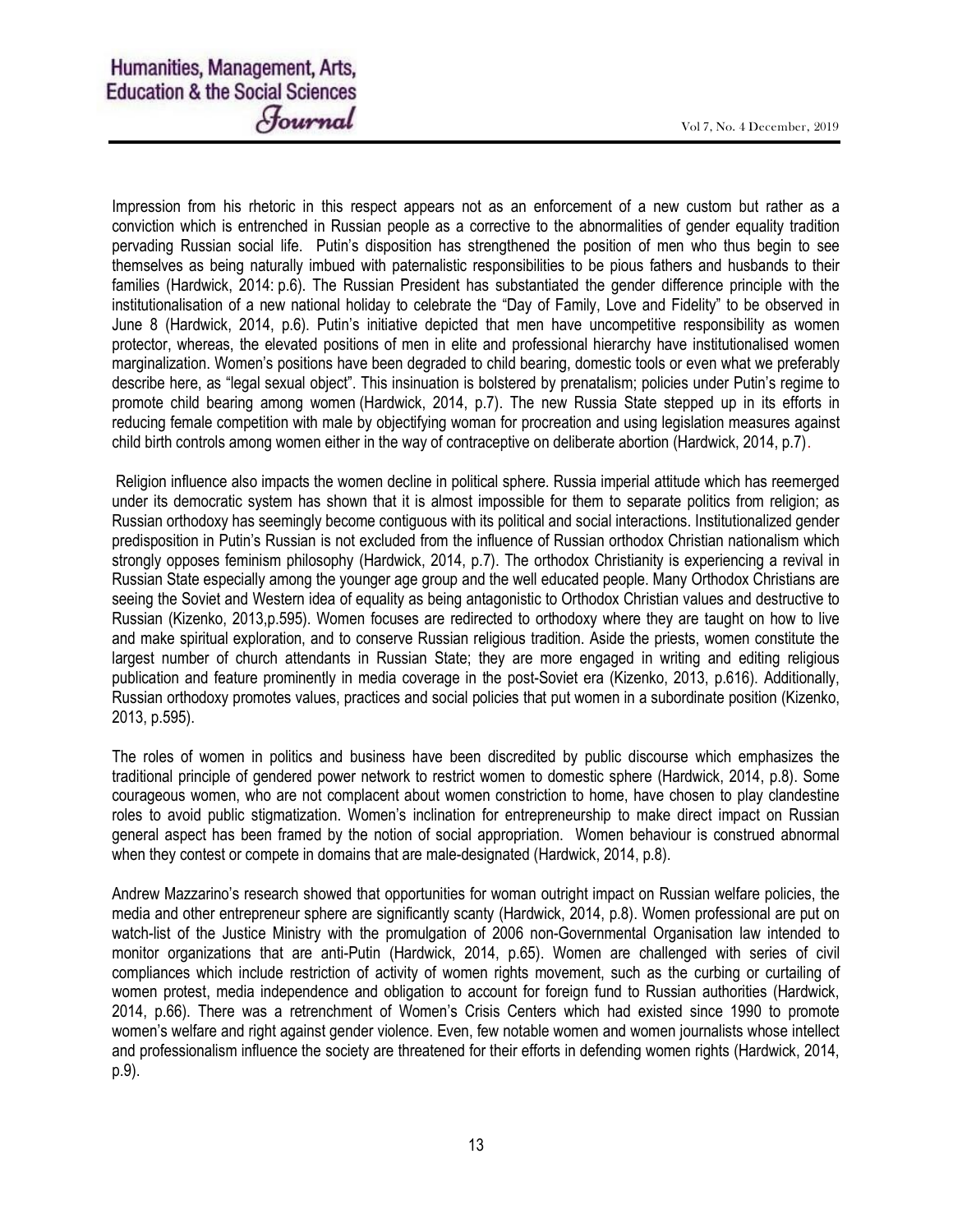Emergence of independent Russian State was accompanied by lack of support for women in the positions of power (Nechemial, 2000, p.1). Subsequent to the demise of USSR, political participation of women is challenging as they are deprived of equal participation and representation in contemporary Russian society. Levels of women's participation in policy making since the emergence of Russian Federation is on steady decline. The decline of women representation in the parliament is contrast with the gradual increase of women representation during the Soviet regime (Rocha, nd., p.1). At the earlier period of the emergence of the new Russian Federation in 1990s, composite party women of Russia gained popularity that earned women the majority in Duma in the 1993 elections. But the party became divided making them to fail winning 5 percent threshold requirement for participation in the 1995 election. The ratio of women in Federal public service in the transition to Russian State was over 65 percent of all public servants. Yet, the new Russian political system is dominated by men (Rocha, nd., p.2).

The elements that are responsible for the challenges of women in the contemporary Russia had its root from the soviet legacy. In spite of the high level of women literacy during the soviet time, their political representation and workforce participation, women who held political power are more of figure heads because they had little influence in decision making at the local, republic and all-union level ((Rocha, nd., p.3). The real decision-making power was concentrated more in the Central committee and the male dominated bureaucracy. The Russian State democracy followed the same trend of minimal female participation (Rocha, nd., p.3). The contemporary Russia's position reflects a backlash against soviet ideals of women's emancipation and equality. Since the constitution of the Russian federation council in 1994, Valentine Matviyenko emerged by providence as the first female chairman out of five Chairmen that have presided over the upper legislative body.

The regional parliament (Kulturay) in 2008 was composed of 120 parliament members out of whom only 6 were women. Their representation at the executive level of any government body was zero (Zakinova, 2014, p.204). In 2012, women had 3 member representations out of 19 Ministers of Russian Federation and 11 percent of Deputies (Zakinova, 2014, p.203). The current parliamentary seat features only 71 female out of 450 legislative members of the Duma, forming only 15.78 percent of the total figure of legislators in the lower house (archive.ipu.org). In 2013, the world classification of women's shares in national parliaments ranked Russia at the 96<sup>th</sup> place lower than Turkmenistan in 83rd position, Gabon 87<sup>th</sup> and Somalia (a war ravage countries) 95th (Zakinova, 2014, p.203). In the gender gap subindexes, chasm in sexual category in various aspects of Russian life other than political is relatively negligible. Indexes from 'The Global Gender Gap' 2006 as reported by World Economic Forum ranked women participation in labour force at 69% to Men 80 percent, women literacy rate was 99.6 percent to men 99.7 percent, healthy life expectancy for women was 64.1 years to men 52.8 years. Ranking on women's political empowerment had no iota of replica with the previous pointers. Women representation in parliament was 10 percent against men 90 percent, and women in ministerial position was 0 percent against men 100 percent.

A close replication of the above result from 'The Global Gender Report', 2018 as reported by the World Economic Forum indicated that participation of women in labour force was 54 percent to men 68 percent, women literacy rate was 99 percent to men 100 percent, and healthy life expectancy for women was 67.5 years to men 59.1 years. In contrast, women political empowerment reflected a wide gap with women having 15.8 percent representation in parliament against men 84.2 percent, and women in ministerial position having 9.7 percent against men 90.3 percent The overall result on global scale ranked Russia in 108<sup>th</sup> position in women representation in parliament, and 117<sup>th</sup> position in ministerial positions out of 149 countries (Zakinova, 2014, p.296). In the late 1980s, and early 1990s, women regularly held one-third of the seats in the supreme Soviets before Gorbachev regime. However, the decision making process was implemented in the Central committee of the communist party of the Soviet Union, rather than the Supreme Soviet. The Central Committee of the Communist party had less than 5 percent of women deputies (Seckin, 2014, p.4). Notable that Russian democratic system allows for multiparty; gender issues became one of the demographic factors which prominently have been influencing its electoral processes.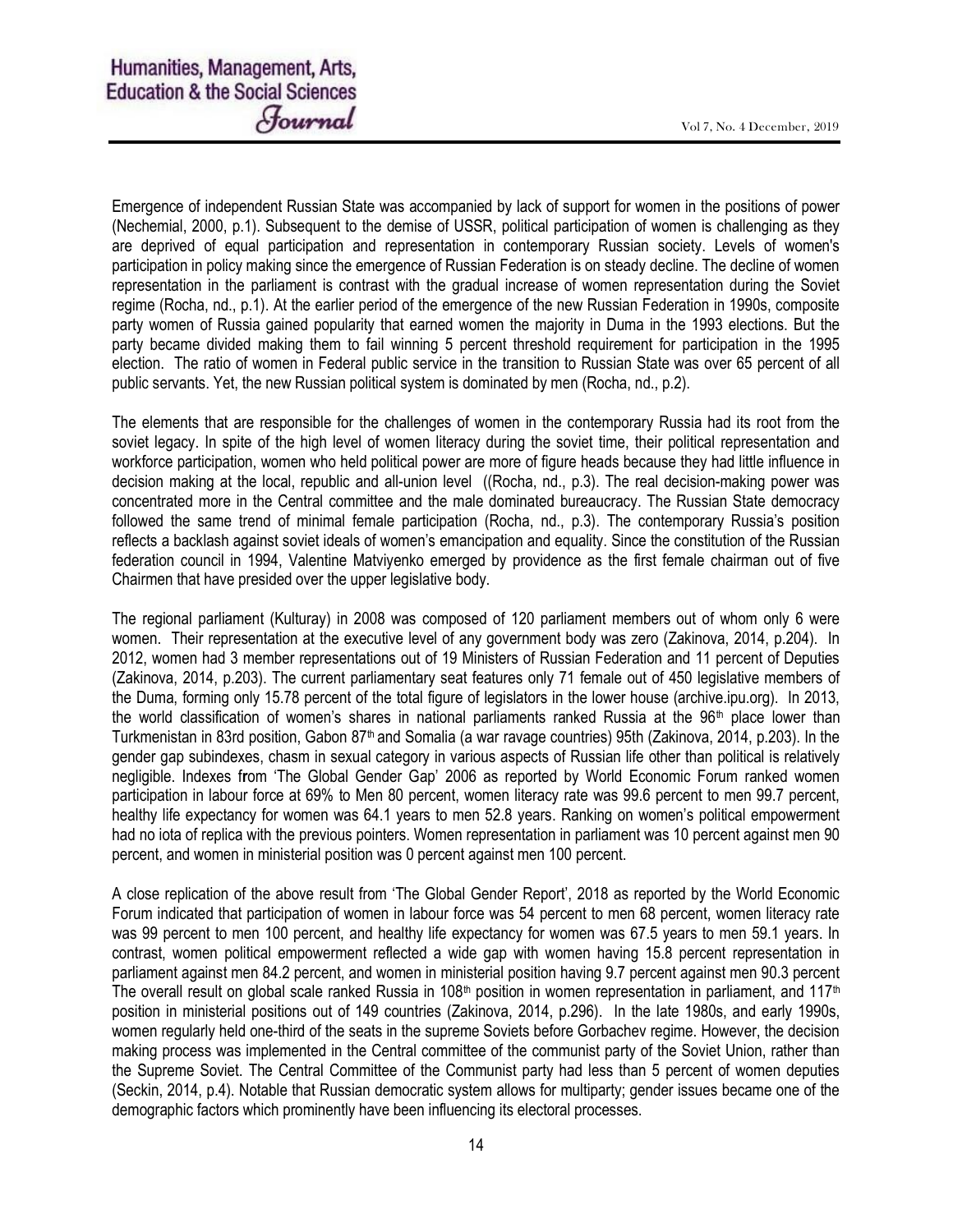There was a gender discrimination being noticed since the 1993, as the only 8 percent of vote won by women in the year election came from women only. In 1996-1999, women formed only 7.2 percent of Russia's Federal Assembly, but only one woman was in the Federation Council (Sechin, 2014, p.3).

 There was an upturn in women's political involvement spurred by social and economic transformations in Russia from 1999 to 2003. In the election of 2003, approximately 15 percent elected parliament members into the Russian Federation parliament were women as against the 1999 election which earned women only about 8 percent. Women candidates were nominated by all the political parties that participated in the election. The increase of women inclusion in the year was informed by the focus work and series of sensitization projects that were put in place. In 2001, a Federal law known as "On political parties", which was to provide for women's participation in politics on the basis of equal rights, was adopted. Also, the activities of women's leadership schools was organized by non-Government Organisation; the parliamentary hearing were conducted on the bill known as "On State guarantees of equal rights and freedoms for men and women and opportunities for their realization in the Russian Federation", and the bill gained the support of the Russian government (United Nations General Assembly, 2000, p.1).

Women only made up 13 percent in Duma following 2012 national election and only 6 percent at the Federal level. Inter-Parliamentary Union (IPU) ranked Russia as one of the countries where women participation is low. Apart from the imperial Russia, the Soviet Union and the present Russian Federation have not been ruled by a female either as prime Minister or President. Women have been found in many countries today being position at parity with men in terms of political leadership. For example, Sahle-Work Zewde (Zimbabwe), Theresa May (UK), Tsai Lng-Wen (Republic of China), Angela Merkel (Germany), Ellen Johnson Sirleaf (Liberia), Sheik Hasina (Bangladesh) and Dalia Grybauskaite.

During the soviet time, representation of women up to the stage of Supreme Soviet allowed for significant participation of female in Russian legislation, but drastic decline in women participation crept in with the dissolution of the soviet system because the quota system was not introduced in Duma (Kapoor, 2006, p.61). Women representation was affected due to the system of representation that remains fluctuating. For example, from 1993 till 2003, representation in the Russian Lower House was based on dual system of Proportional Representation and Single Membership District. In 1993, out of 450 seats in the Duma, women occupied 60 seats (13.5 percent), 46 seats (10.5 percent) in 1995, 34 seats (7.7 percent) in 1999 and 44 seats (9.8 percent) in 2003. The dual system was amended before 2007, while the election process was based on Proportional Representation only. In 2007 election, women occupied 63 seats (14 percent) and 61 seats (13.6 percent) in 2011 (Kapoor, 2006, p.61). The above statistic shows that there is no significant improvement in women representation in Duma since 1993. The highest representation is perennially minimal compared to men's.

The report of the World Economic Forum on gender gap in economic, education, health and politics in 2006 showed that Russia was behind at the level of women political empowerment. Russia fell in the rank of 108 out of 115 countries that were scored (Kapoor, 2006, p.65). Despite the Russian economic clout as the  $10<sup>th</sup>$  largest global economy by GDP, the country lags behind in the aspect of women representation in comparison to other nations with such economic parity. The representation of women results from the cultural factors where there is a popular belief that men are better political leaders than women. This assertion was evident from both the survey of the "World Values Survey" which covers 2010-2014 and another public opinion in 1999. The report of World Values Survey revealed that about 57 percent agreed that are better in political leadership than women (Kapoor, 2006, p.69). This attitude can be adduced to the conservative trend in Soviet Russia which accentuates the patriarchal role of men over the women.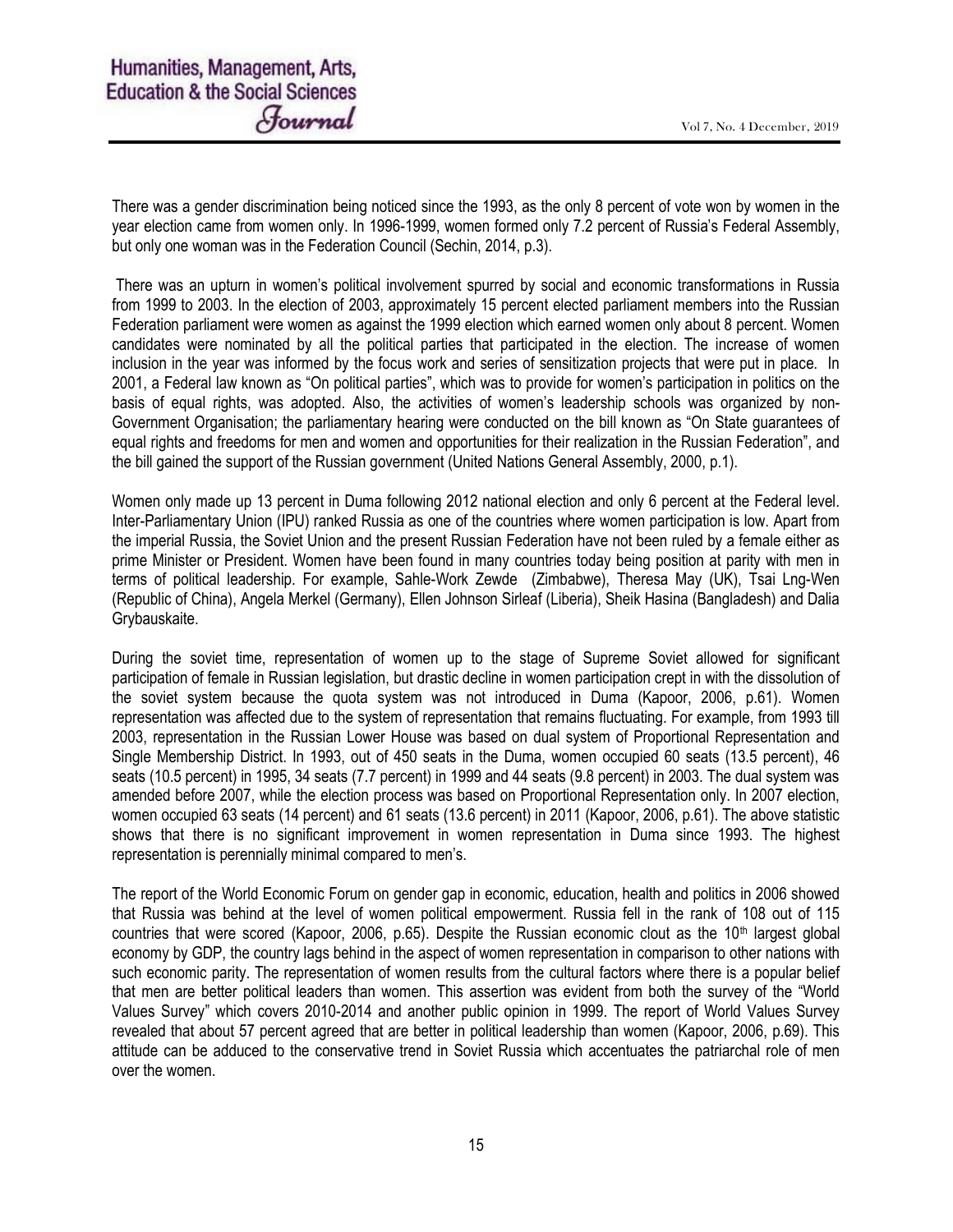However, the recent report of the World Economic Forum raises hope of future political competition between Russian men and women. According to WEF's "Insight Report" on The Global Gender Gap (2017), there is a significant close of global gender gap in 2017, standing at 68 percent, and remaining only 32 percent to achieve universal gender parity. The report showed that 2016 election produced more women in government as they constituted around 16 percent of Russian Deputies, Senators and Ministers in Russia's 31-member Cabinet.

# 4. WOMEN'S CHALLENGES IN RUSSIAN POLITICS

Women problems have not been duly attended to for lack of women representation at the decision making levels in the contemporary Russian politics (Zakinova, 2014, p.203). Russia's democracy now portrays women as unnaturally over-emancipated. The females are now more involved in sectors that are traditionally associated with women, such as social protection and the family. The Soviet's focus on gender relations and policies to advance the role of women became evasive in the political organisation of the Russian Federation. The State policy had set targets for female participation in the political bodies throughout the 1990s, but any initial activity has diminished in the past decade. The gender strategy of the Russian Federation is yet to be approved, and the lack of gender related policy activity reflects the current lack of government interest. Political participation and representation of women has been challenged as they have no influential positions in decision making process.

Participations of Russian women among other global partners in politics have been challenged by myriad of constraints that are political, ideological and psychological in nature. Model of Russian politics is masculine-modeled with men formulating the rules of the political game and defining the standards for evaluation. Women therefore desist from male-dominated model of politics for phobia they developed to the system (Shvedova, 2005, p.34). Russian peculiarity of patriarchal value system supports gender segregation, and strong cultural values that denigrate women militate against participation of women in political process (Shvedova, 2005, p.44). Lack of confidence in women to contest elections has reduced their political agility to merely organising good campaigns and mobilizing political supports, resulting in their under-representation in prominent decision-making levels in Russian political arena whether parliament, ministries or political parties (Shvedova, 2005, p.45). Russian women's share of the tendencies of some countries that politics is a dirty game has its negative role to play in Russian women political aspirations as well (Shvedova, 2005, p.45).

The uncertain nature of Russian democracy is also a key factor accounting for lack of women's involvement in politics. For lack of opportunity for independent organisation during the Soviet regime, women political structures are not on ground to be consolidated. And so, more time is required for women to mobilize women to fully participate in the new democracy ((Rocha, nd., p.3). Religion influence also impacts the women decline in political sphere. The orthodox Christianity is experiencing a revival in Russian State especially among the younger age group and the well educated people.

# 5. CONCLUSION

During the Russian Empire, in spite of the fact that Russia Empire was patriarchal as women were not placed on equal footing with men, both men and women played powerful and prominent roles as Tsars and Empresses of the Russian Empire. The prerevolutionary period also saw decisive involvements of women, who were not aristocrats, in revolutionary movements that led the Bolshevik to victory in the Great October revolution. However, the Soviet regime was typified for significant repression of women's political activities and ambitions. In spite of the various constitutional policies that were adopted by different governments throughout the Soviet period, the political orb of Soviet government was male-hegemonic. Political participations and representations of women were challenged as they have no influential positions in decision making process.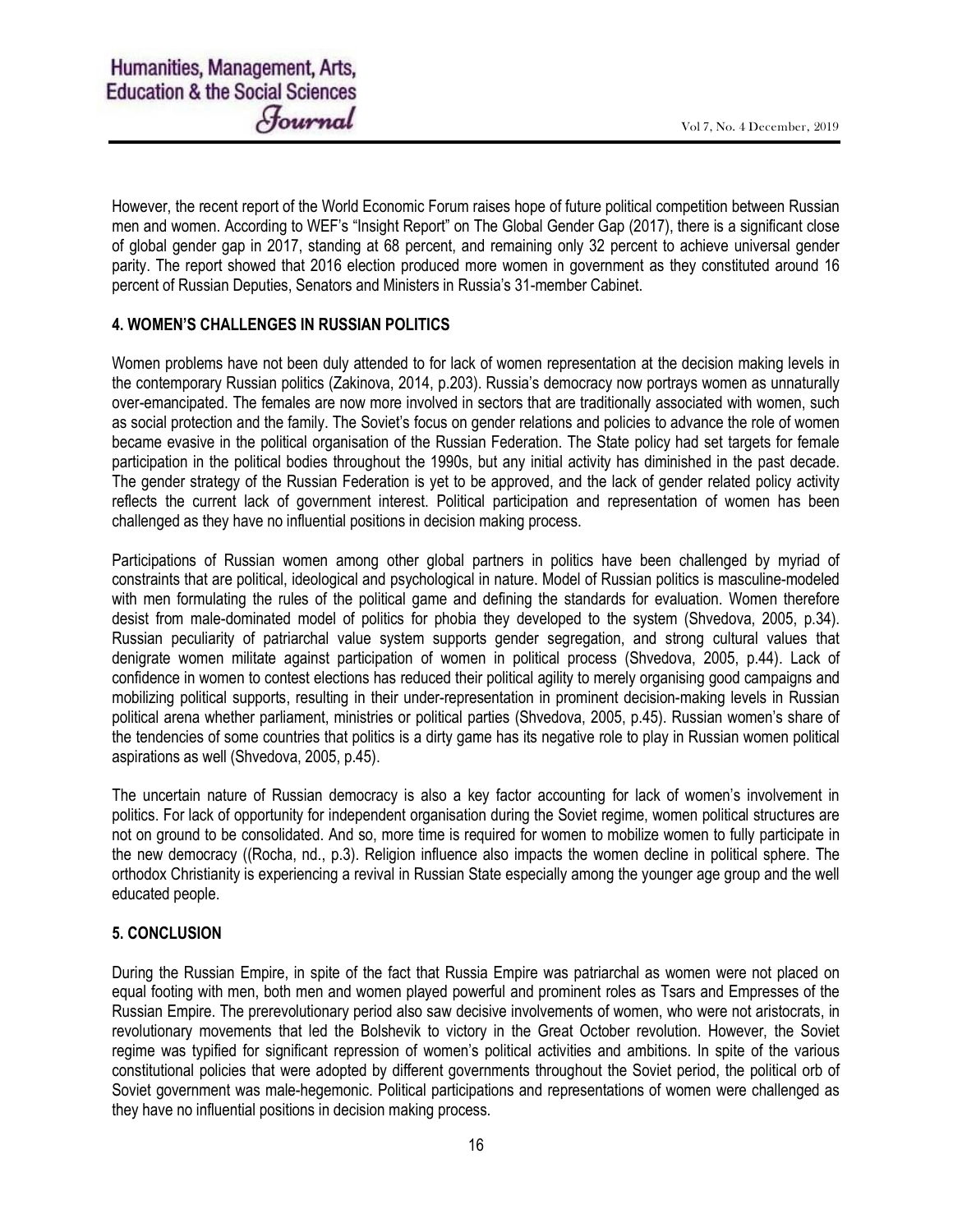The same trend continues with the transition of Russia from socialism to democracy. Russian State under Putin is averse to the principle of feminism which seeks to advance women's social equality, but instead resuscitated the conservative principle of class society that promotes masculinity in the context of political leadership. The role of Russian Orthodox indoctrination against women participation in politics substantially repressed women inclination for political ventures. History has shown that though women have continuously enjoyed more political activities and organisation into political parties from the Soviet time till the present time, women held better authoritative positions during the Tsarist period than both the Soviet and Russian Federation democratic era. Women had once enjoyed better political participation through series of sensitization projects, women leadership programmes and activities.

This antecedent becomes a pointer that women substantial inclusion in politics and political decision making can be achieved through proper orientation, intensity in driving their political ambitions and building confidence to compete with male counterparts. It is therefore suggested that Russian women should imitate other European countries that are ruled by women, and remain unflappable in their struggle for gender equality and to use the global feminist networks and International conferences on women's issues to consolidate their ambitions for substantial political inclusion.

## **REFERENCES**

- 1. Participation of Women in Political Life. Series Reports and Documents,1-76. Inter-Parliamentary Union. Geneva. Retrieved April 1, 2019, from http://archive.ipu.org/PDF/publications/womenplus5\_en.pdf
- 2. Clements, B.E. (1982) Working-Class and Peasant Women in the Russian Revolution, 1917-1923. The University of Chicago Press, 8 (2), 215-235.
- 3. Frederiksen, M. (2017). Women before, during and after the Russian Revolution. Retrieved March 28, 2019, from www. Bolshevik.info/women-before-during-and-after-the-russian-revolution.htm.
- 4. Hardwick, N. (2014). Reviewing the Changing situation of Women in Russian Society. E-International Relation Students. Retrieved March 25, 2019, from https://www.e-ir.info/2014/12/20/reviewing-the-changingsituation-of-women-in-russian-society/
- 5. Kapoor, N. (2006). Women in the Duma: Why Post-Soviet Russia has low female representation? A View from India. 2 (23), 59-72. Retrieved March 31, 2019, from https://www.researchgate.net/publication/301903050 Women in the Duma Why Post-Soviet Russia Has Low Female Representation A view from India
- 6. Kizenko, N. (2013). Feminized Patriarchy? Orthodoxy and Gender in Post-Soviet Russia. The University of Chicago Press, 38 (3), 595-621.
- 7. Nechemias, C. (2000). Politics in Post- Soviet Era: Where are the Women? 1-20. Retrieved March 28, 2019, from https://www.researchgate.net/publication/292900680\_Politics\_in\_post-Soviet Russia Where are the women
- 8. Racioppi, L, & See, K. (1995). Organizing Women before and after the Fall: Women's Politics in the Soviet Union and Post-Soviet Russia. University of Chicago Press, 20 (4), 818-850.
- 9. Replies to the questionnaire of the United Nations Secretariat on the implementation of the Beijing platform for action adopted by the Fourth World Conference on the Status of Women (Beijing, 1995), and the final documents of the 23<sup>rd</sup> special session of the United Nations General Assembly (New York, 2000). Retrieved 4 April, 2019, from https://www.un.org/news/question
- 10. Rocha, Z. (n.d.). Putting Gender Black on the Policy Agenda: Gender Equality and Political Participation in the Russian Federation. 1-4. United Nations Research Institute for Social Development for the Programme on Identities, Conflict and Cohesion. Retreived March 30, 2019, from http://iknowpolitics.org/sites/default/files/gender-russiaprofile.pdf